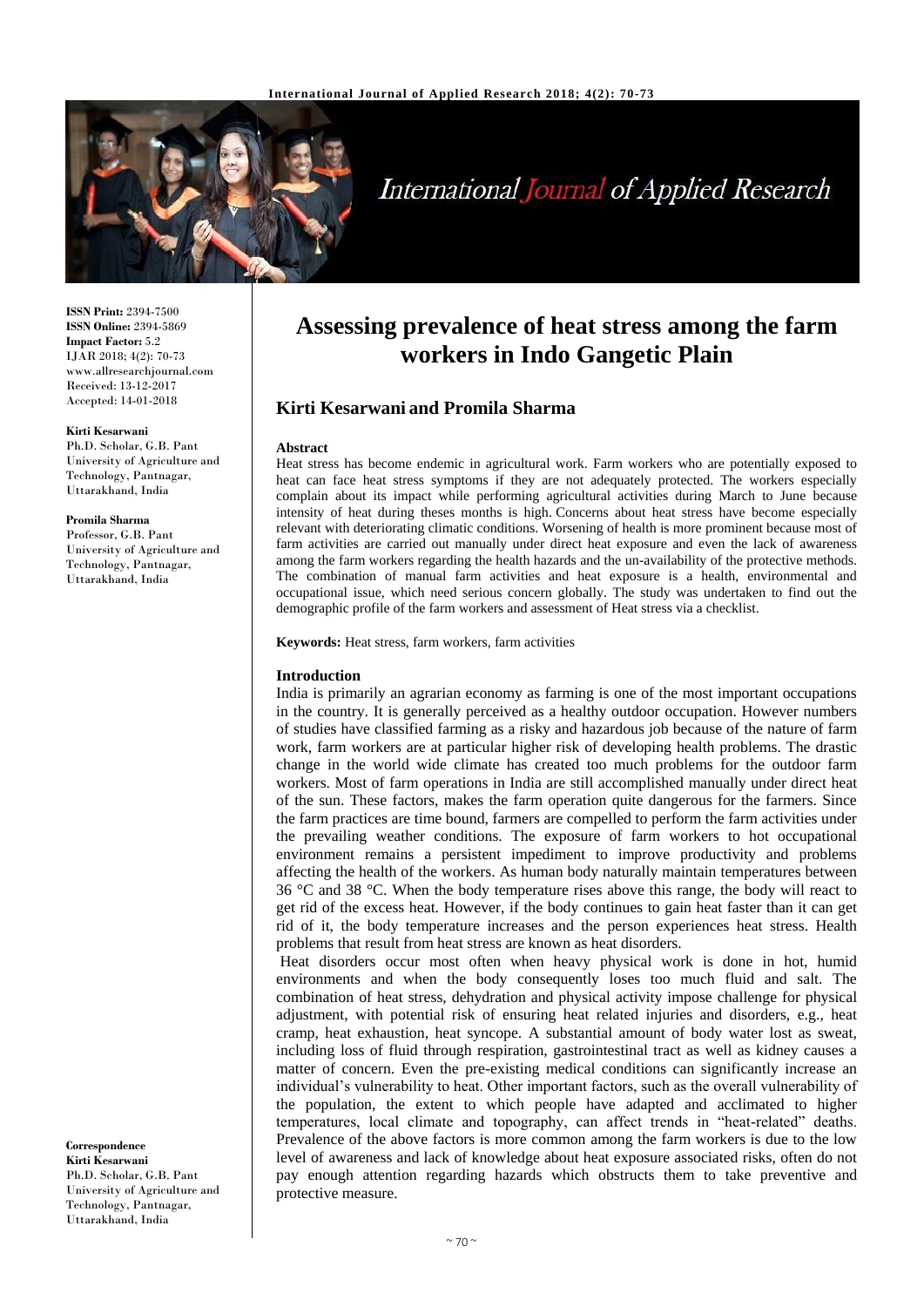Thus, in order to assess the demographic profile and heat stress among the farm workers, this investigation entitled "Assessing prevalence of heat stress among the farm workers in Indo Gangetic Plain " was planned keeping in mind the following objectives to be fulfilled:

- To assess the demographic profile of the respondents.
- Assessment of heat stress among farm workers via Heat Stress Assessment Checklist

#### **Methodology**

The present study was conducted in six villages of Jasra Block of Allahabad district of Uttar Pradesh which lies in Indo-Gangetic Plain. The geographical diversity of the state causes varied climatic conditions. The district has a tropical climate and average maximum temperature ranges between 43 °C – 45 °C which may go as high as 46 °C during peak summers. Being an agriculture-oriented district the major workforce depends upon agriculture and agricultural allied

activities with the total gross irrigated area of 392.142 hectares of land. A sample of 180 farm workers was selected via simple random sampling technique. Further, the sample was segregated into three age groups viz., 31-40 years, 41-50 years and above 50 years with 60 sample in each age category. The farm workers who were aged above 30 years were only included in the study having minimum five years of farm experience. Interview Schedule and Heat Stress Assessment Checklist was used to explore the data.

### **Result and Discussion**

# **Demographic Profile of the Respondents**

Assessment of demographic profile of respondents provides a platform for in depth study of specific objective. In present study, the socio economic status of respondents was studied with respect to various parameters namely- age, sex, occupation, income, educational qualification, type of family and number of members in the family.

|  | Table 3.1: Demographic profile of the farm workers |
|--|----------------------------------------------------|
|--|----------------------------------------------------|

| <b>Demographic Characteristics</b> |                              |           |           | 31-40 Years (n=60) 41-50 Years (n=60) 51 and Above (n=60) Total (N=180) |            |
|------------------------------------|------------------------------|-----------|-----------|-------------------------------------------------------------------------|------------|
| Sex                                | Male                         | 27(45)    | 25(41.7)  | 26(43.3)                                                                | 78 (43.3)  |
|                                    | Female                       | 33(55)    | 35(58.3)  | 34(56.7)                                                                | 102(56.7)  |
| Education                          | Illiterate                   | 25(41.7)  | 47 (78.3) | 52(86.7)                                                                | 124 (68.9) |
|                                    | Primary school               | 33(55)    | 9(15)     | 6(10)                                                                   | 48(26.6)   |
|                                    | Secondary School             | 2(3.3)    | 4(6.7)    | 2(3.3)                                                                  | 8(4.4)     |
| Occupation                         | Farmers                      | 28 (46.7) | 34(56.7)  | 42 (70)                                                                 | 104(57.8)  |
|                                    | <b>Contractual Farmers</b>   | 32(53.3)  | 26(43.3)  | 18(30)                                                                  | 76 (42.2)  |
| <b>Marital Status</b>              | Unmarried                    | 5(8.3)    | 3(5)      |                                                                         | 8(4.4)     |
|                                    | Married                      | 51 (85)   | 50(83.3)  | 47 (78.3)                                                               | 147 (81.7) |
|                                    | Widow/widower                | 4(6.7)    | 7(11.7)   | 13(21.7)                                                                | 25(13.9)   |
| Family Type                        | Nuclear                      | 14(23.3)  | 17(28.3)  | 23(38.3)                                                                | 54 (30)    |
|                                    | Joint                        | 42 (70)   | 28 (46.7) | 27(45)                                                                  | 97 (53.9)  |
|                                    | Extended                     | 4(6.7)    | 15(25)    | 10(16.7)                                                                | 29(16.1)   |
| <b>Family Composition</b>          | Up to 6 members              | 14(23.3)  | 17(28.3)  | 23(38.3)                                                                | 54 (30)    |
|                                    | 7 to 10 members              | 42 (70)   | 28 (46.7) | 27(45)                                                                  | 97 (53.9)  |
|                                    | 11 and above members         | 4(6.7)    | 15(25)    | 10(16.7)                                                                | 29(16.1)   |
| <b>Monthly Family</b><br>Income    | Up to Rs. 5000/-             | 15(25)    | 26(43.3)  | 15(25)                                                                  | 56(31)     |
|                                    | Rs. 5,001/- to Rs. 10,000/-  | 14(23.3)  | 23 (38.3) | 12(20)                                                                  | 49 (27.3)  |
|                                    | Rs. 10,001/- to Rs. 20,000/- | 21(35)    | 8 (13.3)  | 19(31.7)                                                                | 48 (26.7)  |
|                                    | Rs. 20,001/- and above       | 10(16.7)  | 3(5)      | 14(23.3)                                                                | 27(15)     |
|                                    | <b>Rented House</b>          | 12(20)    | 8(13.3)   | 6(10)                                                                   | 26 (14.4)  |
| Type of                            | Pakka                        | 9(15)     | 8(13.3)   | 6(10)                                                                   | 23(12.7)   |
|                                    | Semi kachha                  | 19(31.7)  | 34 (56.7) | 48 (80)                                                                 | 101(56.1)  |
| House                              | Kachha                       | 32(53.3)  | 18(30)    | 6(10)                                                                   | 56(31.1)   |
| Total land holding                 | Up to 1.99 acre              | 38(63.3)  | 45(75)    | 48 (80)                                                                 | 131 (72.8) |
|                                    | 2 acre to 4 acre             | 17(28.3)  | 15(25)    | 8(13.3)                                                                 | 40(22.2)   |
|                                    | Above 4 acre                 | 5(8.3)    |           | 4(6.7)                                                                  | 9(5)       |
| Total number of<br>livestocks      | $1$ to $2$                   |           | 14(23.3)  | 30(50)                                                                  | 44 (24.4)  |
|                                    | $2$ to $4$                   | 37(61.7)  | 27(45)    | 12(20)                                                                  | 76 (42.2)  |
|                                    | Above 4                      | 23(38.3)  | 19(31.7)  | 18(30)                                                                  | 60(33.3)   |
| Livestock Type                     | Cattels& buffalo             | 36(60)    | 38(63.3)  | 35(58.3)                                                                | 109(60.6)  |
|                                    | Goats                        | 18 (30)   | 20(33.3)  | 6(10)                                                                   | 44 (24.4)  |
|                                    | Poultry                      | 6(10)     | 2(3.3)    | 19(31.7)                                                                | 27(15)     |

The present study explored the demographic profile of the farm workers that out of total 180 farm workers 43.3 per cent of them were male and rest 56.7 per cent of farm workers were females were mass of them were revealed as illiterate. In different age groups female farm workers were maximum (58.3 per cent in the age group of 41-50 years, followed by 56.7 per cent in the age category i.e. 51 years and above years whereas, male farm workers were maximum (45 per cent in the age group of 31-40 years. Out of total 180 farm workers only 4.4 per cent of the farm workers were in the category of secondary school, 26.6 per

cent of the farm workers were educated till primary school, while maximum that is 68.9 per cent of the farm workers were illiterate. More than half of the farm workers were having joint family. Further data related to their economic status, it was reported not very good because about 57.8 per cent of them were farmers and the rest 42.2 were contractual labourer.

Further majority of them were married with very few widow or unmarried. More than 80 per cent of the farm workers were married and very few numbers of them were found widow/ widower. Among farm workers in different age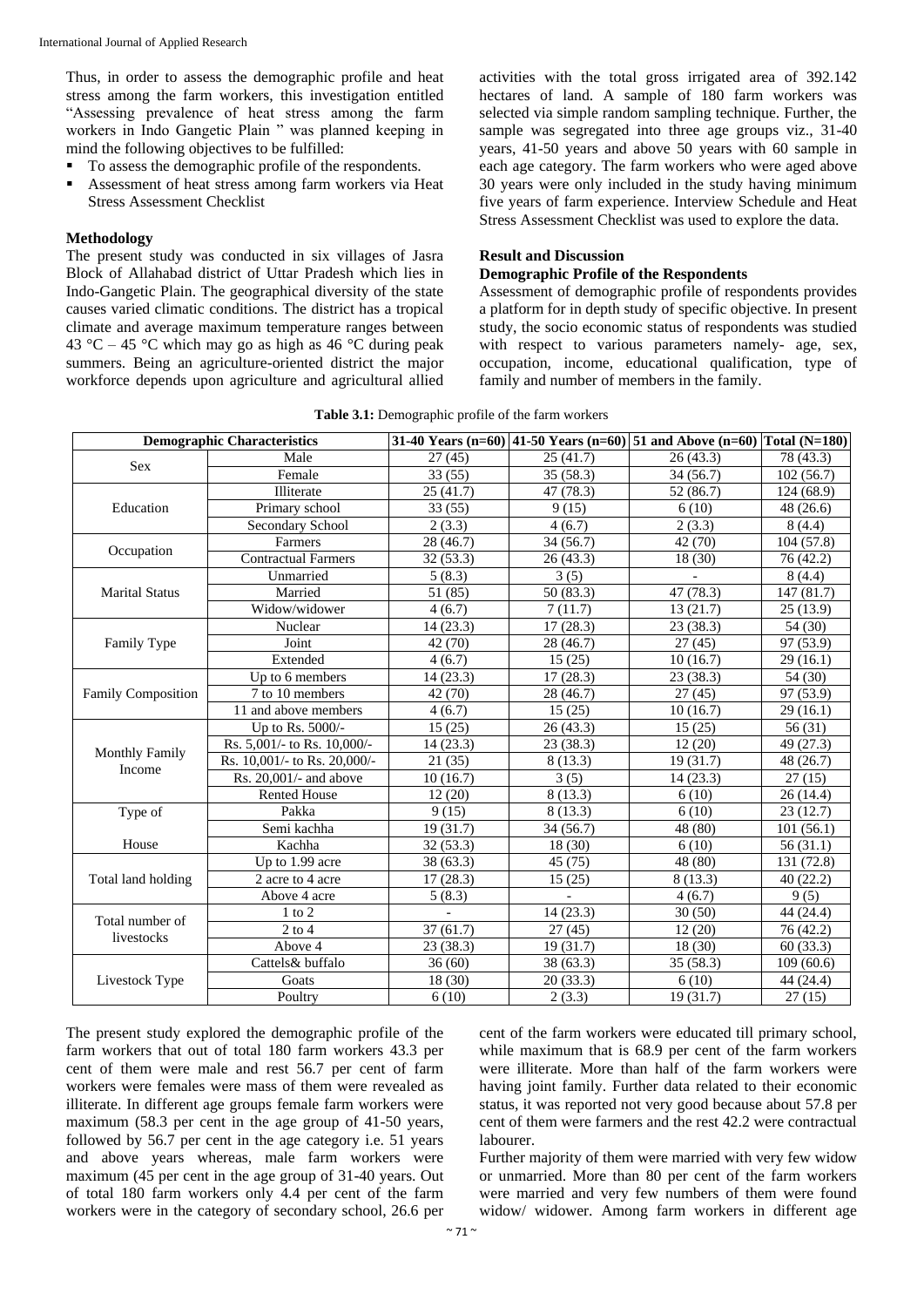groups i.e. 31-40 years, 41-50 years and 51 years and above majority were married (85%, 83.3% and 78.3 per cent respectively. About 35 per cent of the farm workers were having monthly income in between 10,000-20000 in the age group of 31-40 years. Further, in the age group of 41-50 years 43.3 per cent of them were having family income up to 5000, whereas in age group of above 50 years, majority (23.3per cent were having monthly family income more than 20001Rs. In the age group of 41-50 years 85.6 per cent of them were having own house and in age group of farm workers farm workers 90 per cent were having their own house. More than half (56.1 per cent of the respondents were having semi kachha house, followed by 31.1 per cent with kachha house and the rest 12.8 per cent were having pucca house. The majority of the farm workers were having land holding up to 1.99 acres. More than 60 per cent of the farm workers in the age group of 31- 40 years were having up to 1.99 acres of land. About 45 per cent were having 2-4 livestock's in the age group of 41-50 years. Further, 38.3 per cent of the farm workers in the age group of 31- 40 years were having livestock's more than 4. Three fifth of the farm workers were having cattle's and buffalo while only 15 per cent were having hens (poultry).

# **Work profile of the farm workers**

It was observed that 90 per cent of the whole population was performing the farm activities for more than 7 hours in a day. On comparing the data among different age groups it can be envisaged that only 30 per cent of the farm workers were performing farm activities for 4-6 hours in a day among age group (51 years and above). Working on farm for 4-6 hours was practiced specially among the farm workers people as they were unable to cope with the heat and amount of labor required, so they use to leave either early or generally use to skip in the evening time. The data regarding the rotation of farm activities was found common among all the three age groups while few of the farm workers use to skip the evening hours, because of being exhausted while working throughout the day. Bending and squatting posture were the two most commonly adopted postures among the farm workers.

# **Heat Stress Assessment Checklist**

Farm workers engaged in manual works are at risk of suffering from heat stress while working on the farm fields especially in the summer days when the temperature and humidity are high. The heat stress assessment checklist comprises of risk factors such as temperature, humidity, air movement, workload, clothing and acclimatization.

# **Temperature**

When the farm workers were inquired about their workplace location, it was revealed that cent per cent of the farm workers were accomplishing most of the farm activities outdoor. Further, on asking about their perception regarding the temperature of their workplace, 98.9 per cent reported that the temperature of their workplace exceed above tolerance level mostly. On comparing the data among different age groups it was found that only3.3 per cent of the farm workers found that the temperature of their workplace is bearable in the age group 31-40 years, while in the remaining two age groups cent per cent of the farm workers found that the temperature of their workplace generally exceeds the tolerance level. Further, on enquiring about the

blowing air in their workplace it was found that 96.7 per cent in the age group above 50 years, 95 per cent in the age group 41-50 years and 83.3 per cent among the farm workers aged 31-40 years found that the air blowing in the surrounding are hot.

# **Relative Humidity**

On inquiring the farm workers about the various risks associated with the relative humidity, it was found that 81.7 per cent found it a factor responsible for hindering their comfort level while working. On comparing the data among the age groups it was found that 85 per cent in the age group of above 50 years and 76.7 per cent in the age group of 41- 50 years discovered that the relative humidity is cause of trouble for them while working outdoors. During the day when the humidity is high, cooling mechanism of the body becomes inefficient resulting in lack of evaporation from the skin surface resulting in moist skin. When the farm workers were asked about the above stated problem it was found that more that 85 per cent in all the three age groups reported for hindrance in normal sweating during high relative humidity.

# **Heat Radiation**

On analysing the data regarding the heat radiation it was found that cent per cent in the age group worked under direct heat. When the farm workers were asked that, whether the farm field's radiate heat or not. It was found that 30 per cent in age group 31-40 years reported for it, and 86.7 per cent in the age group of above 50 years. The heat radiation was common while harvesting of wheat.

# **Air Movement**

The air movement plays a significant role in lowering the elevated temperature of the body. Thus, in order to asses heat stress it is important to analyse the air movement in the workplace. The data regarding the wind movement reported that the 95 per cent of the farm workers found it a problem when blowing with high pace during the day time. When the farm workers were compared on the basis of age group it was found that more than 90 per cent in all the age group revealed that the natural wind blowing from 10 a.m. onwards throughout the day was very hot. On the whole it can be concluded that for majority of the questions the farm workers reported "Yes".

# **Conclusion**

Thus, with the pace with which global average temperature is rising, there is a need for training and education for creating awareness among the farm workers in order to safeguard them so that they can have a quality life. Knowledge regarding use of improved agriculture equipment, safe work methods such as adoption of protective methods which could help in combating the problem of direct sunshine among the farm workers

# **References**

- 1. Maria Stoecklin–Marois, Tamara Hennessy Burt, Diane Mitchell, Marc Schenker. Heat related illness Knowledge and Practices among California Hired Farm Workers in the Micasa Study. Industrial Health. 2013; 51:47-55.
- 2. Jeffrey W, Betheland Renee Harger. Heat Related Illness among Oregon Farm workers. International